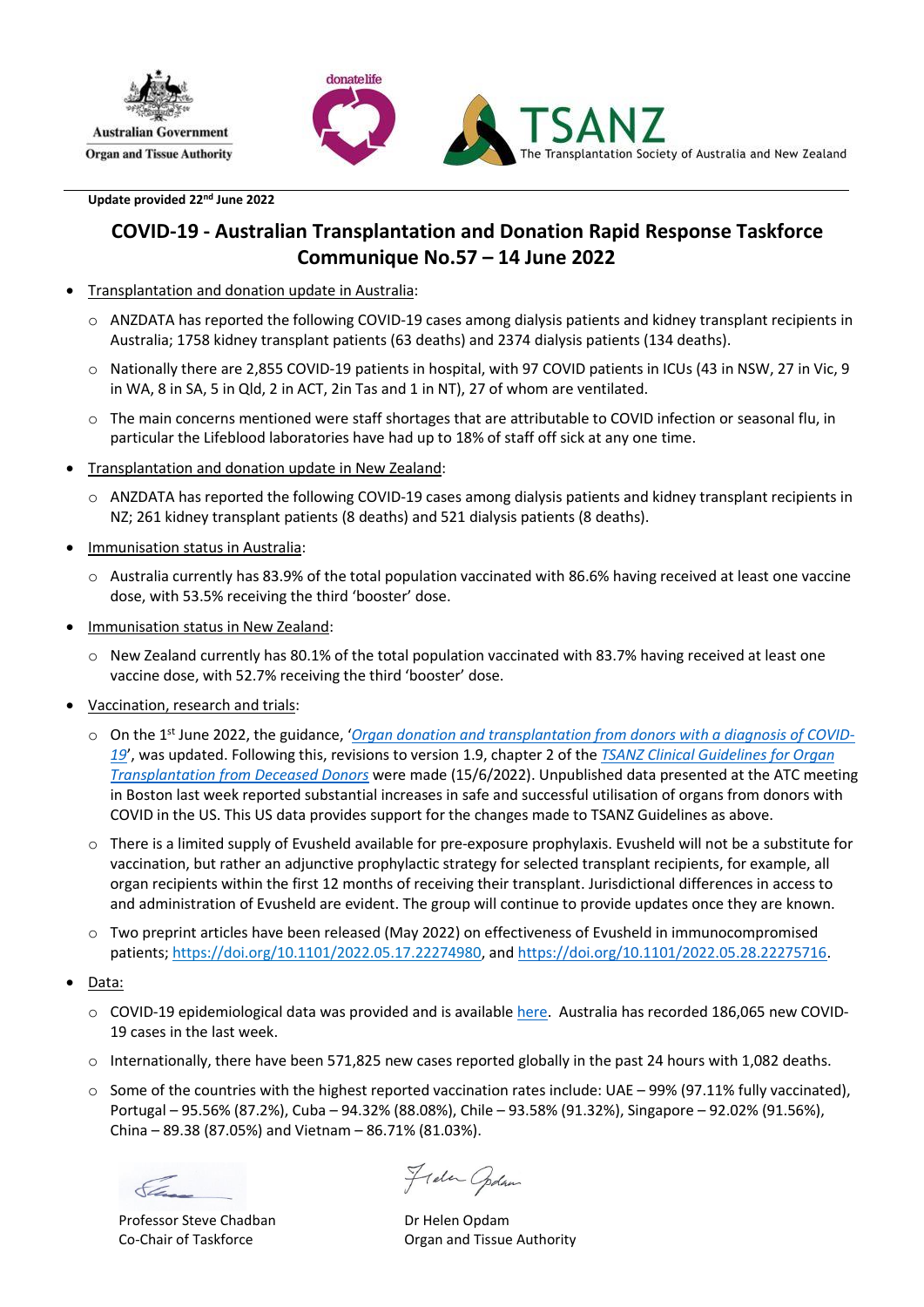



**Update provided 12th May 2022**

# **COVID-19 - Australian Transplantation and Donation Rapid Response Taskforce Communique No.56 – 10 May 2022**

### • Transplantation and donation update in Australia:

- o ANZDATA has reported the following COVID-19 cases among dialysis patients and kidney transplant recipients in Australia; 1264 kidney transplant patients (51 deaths) and 1921 dialysis patients (95 deaths).
- o Nationally there are 3,168 COVID-19 patients in hospital, with 123 COVID patients in ICUs (55 in NSW, 34 in Vic, 14 in Qld, 8 in WA, 6 in SA, 5 in ACT and 1 in Tas), 37 of whom are ventilated.
- o Concerns raised were; (1) nursing staff shortages attributable to COVID infection or exposure and loss of nurses from the profession; (2) patients who have recovered from COVID but remain PCR/RAT(+) and have difficulty in accessing outpatient treatment; (3) patients with COVID who received antiviral treatment early after diagnosis but deteriorated after completion of therapy and required hospitalisation; and (4) concerns that potential donors with COVID may not have all suitable organs retrieved for transplantation because of undue concern about infection transmission risk (see updated guidance below).
- o Organ donation is up 16.1% overall, as compared to 2021, year to date.
- Transplantation, donation and update in New Zealand:
	- $\circ$  Nationally there have been 53.186 cases reported in the past week with 99 deaths.
	- $\circ$  ANZDATA has reported the following COVID-19 cases among dialysis patients and kidney transplant recipients in NZ; 165 kidney transplant patients and 397 dialysis patients, including 12 deaths.
- Immunisation status in Australia:
	- o Australia currently has 86.4% of the total population vaccinated with 83.6% having received at least one vaccine dose, with 52.3% receiving the third 'booster' dose.
- **Immunisation status in New Zealand:** 
	- o New Zealand currently has 83.7% of the total population vaccinated with 79.9% having received at least one vaccine dose, with 52% receiving the third 'booster' dose.
- Vaccination, research and trials:
	- o Following the updated guidance, '*[Organ donation and transplantation from donors with a diagnosis of](https://tsanz.com.au/storage/COVID_Communiques/Use-of-organs-donors-SARS-CoV-2---12042022_final_updated-03052022.pdf)  [COVID-19](https://tsanz.com.au/storage/COVID_Communiques/Use-of-organs-donors-SARS-CoV-2---12042022_final_updated-03052022.pdf)*', the *TSANZ Clinical Guidelines for Organ Transplantation from Deceased Donors,* version 1.9 are being released in the next week. They will be circulated to members as soon as they are available.
	- o On the 5<sup>th</sup> April 2022, the TGA provisionall[y approved](https://www.tga.gov.au/tga-provisionally-approves-astrazenecas-combination-therapy-tixagevimab-and-cilgavimab-evusheld-pre-exposure-prevention-prophylaxis-covid-19) AstraZeneca's combination therapy (Evusheld) for pre-exposure prevention (prophylaxis) of COVID-19.
	- $\circ$  On the 20<sup>th</sup> April, 2022, the NEJM published an article in relation to an Evusheld trial (this included a small number of immunocompromised people*[\) Intramuscular AZD7442 \(Tixagevimab](https://www.nejm.org/doi/full/10.1056/NEJMoa2116620) – Cilgavimab) for [Prevention of COVID-19](https://www.nejm.org/doi/full/10.1056/NEJMoa2116620)*, (M J. Levin, et al).
	- o A limited supply of Evusheld is available for pre-exposure prophylaxis, with further supplies due to arrive. Evusheld will not be a substitute for vaccination, but rather an adjunctive prophylactic strategy for selected transplant recipients. The group will advise of any further updates once known.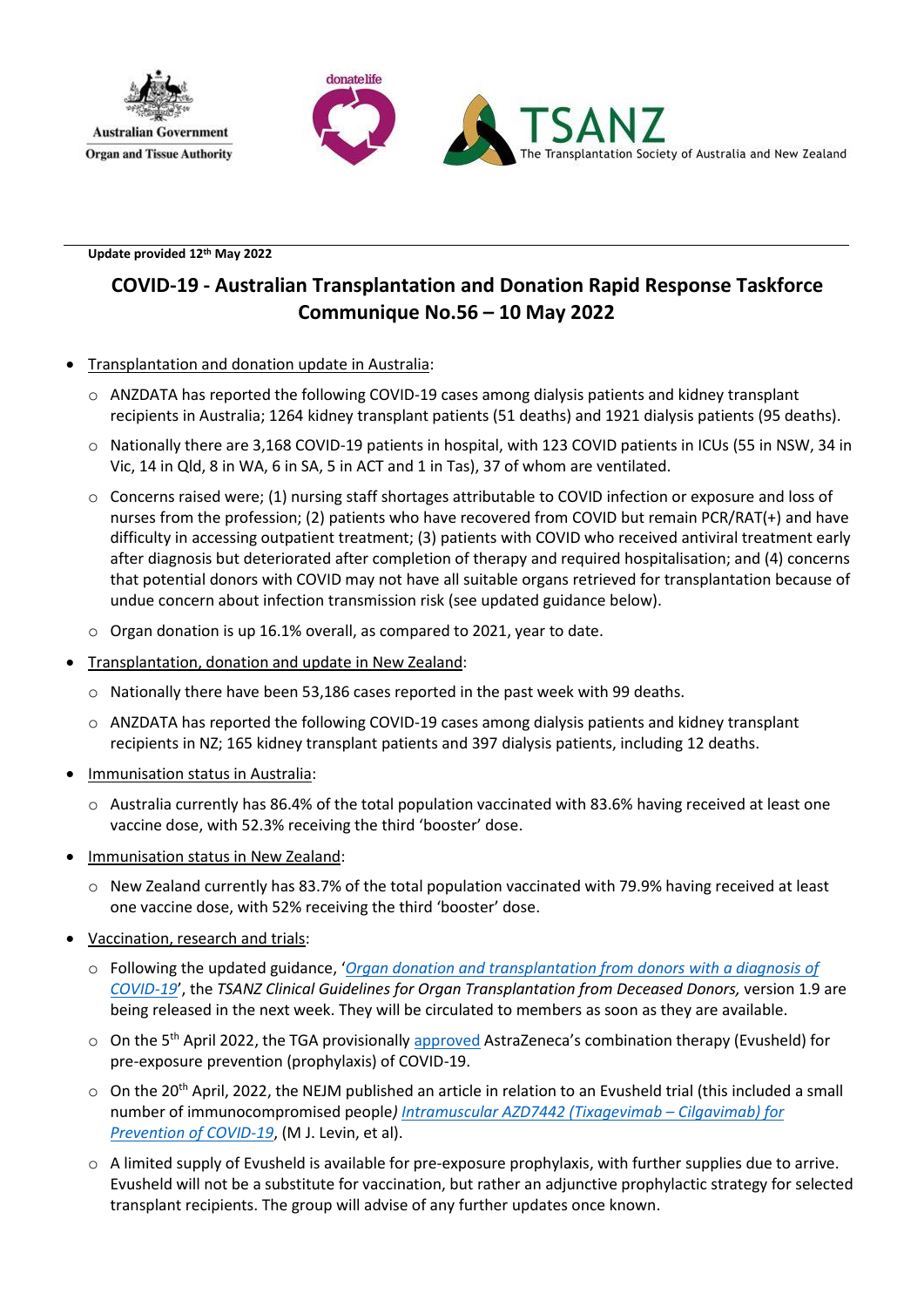



- $\circ$  The Taskforce would like to thank the ATAGI Chairs for responding to our letter and advising that they continue to monitor the evidence relating to immunocompromised populations including considering the duration of COVID-19 vaccine protection and risks from variants of concern and have welcomed further updates on the progress of our locally generated data study.
- Data:
	- o COVID-19 epidemiological data was provided and is availabl[e here.](https://mcusercontent.com/966723059b1a8df2002ab24ee/files/df1d9f9a-22b4-aa7b-d396-840177295ac0/Task_Force_120422.pdf) Australia has recorded 48,015 new COVID-19 cases in the last 24 hours.
	- $\circ$  Internationally, there have been 3.617 million new cases reported globally in the past week with 15,064 deaths.
	- $\circ$  Some of the countries with the highest reported vaccination rates include: UAE 99% (96.82% fully vaccinated), Cuba – 94.2% (87.94%), Chile – 93.28% (90.93%), Singapore – 91.93% (91.37%), China – 89.04 (86.62%) and Canada – 85.88% (82.31%).

Professor Helen Pilmore Co-Chair of Taskforce

Professor Steve Chadban Co-Chair of Taskforce

Frela Codan

Dr Helen Opdam Organ and Tissue Authority

#### **Update provided 14th April 2022**

## **COVID-19 - Australian Transplantation and Donation Rapid Response Taskforce Communique No.55 – 12 April 2022**

- Transplantation and donation update in Australia:
	- o ANZDATA has reported the following COVID-19 cases among dialysis patients and kidney transplant recipients in Australia; 1038 kidney transplant patients (45 deaths) and 1633 dialysis patients (including 71 deaths) – please note this is likely to be a significant under-estimate due to delays in reporting.
	- o Nationally there are 3,147 COVID-19 patients in hospital, with 118 confirmed COVID patients in ICUs (72 in NSW, 12 in Vic, 12 in SA, 10 in Qld, 7 in WA, 3 in Tas and 2 in ACT), 34 of whom are ventilated.
	- o Staffing shortages, either with Covid-19 or being a close contact, remain a serious issue for many units.
	- o The BA.2 Omicron subvariant has become the dominant strain, and given *in vitro* resistance of this strain to sotrovimab, molnupirovir has become the dominant therapy for outpatient management.
	- o Organ donation activity has been strong in April, particularly in NSW, yielding modest national increases in transplantation rates for most organs for 2022 as compared to 2021, year to date.
- Transplantation, donation and update in New Zealand:
	- $\circ$  Nationally there have been 72,336 cases reported in the past week with 106 deaths.
	- $\circ$  ANZDATA has reported the following COVID-19 cases among dialysis patients and kidney transplant recipients in NZ; 132 kidney transplant patients and 369 dialysis patients, including 7 deaths.
- Immunisation status in Australia:
	- $\circ$  Australia currently has 82.9% of the total population vaccinated with 86.2% having received at least one vaccine dose, with 50.9% receiving the third 'booster' dose.
- Immunisation status in New Zealand: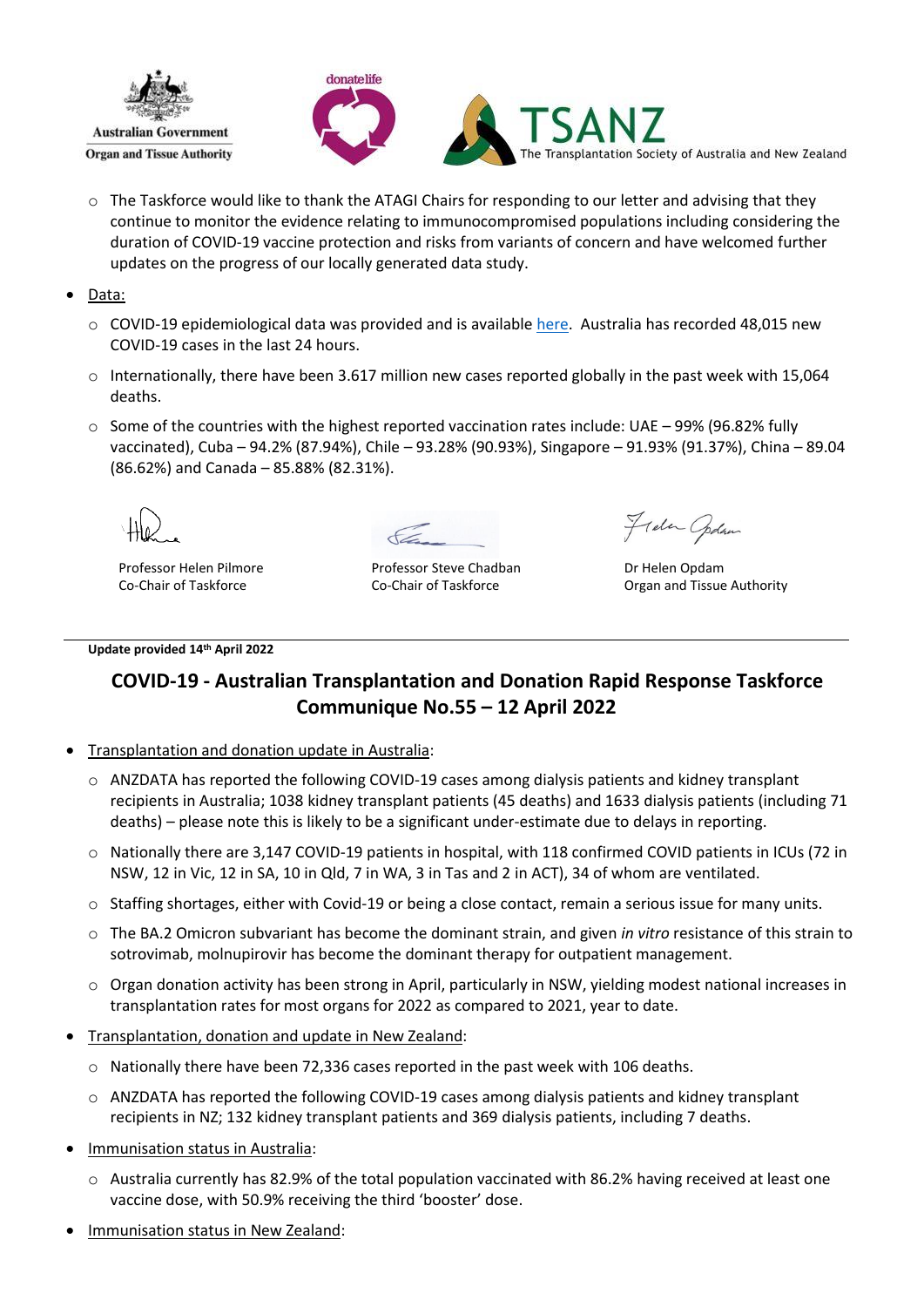

- $\circ$  New Zealand currently has 79.5% of the total population vaccinated with 83.6% having received at least one vaccine dose, with 51.4% receiving the third 'booster' dose.
- Vaccination, research and trials:
	- o The Taskforce have updated guidance on the suitability assessment of donors with recent or current SARS-CoV2 infection and these are available on the [TSANZ website.](https://tsanz.com.au/storage/COVID_Communiques/Use-of-organs-donors-SARS-CoV-2---12042022_final.pdf) The *TSANZ Clinical Guidelines for Organ Transplantation from Deceased Donors* are being updated and will be included in version 1.9 of the Guidelines later this month.
	- o On the 9th March, 2022, the NEJM published an article *[Resistance Mutations in SARS-CoV-2 Delta Variant](https://www.nejm.org/doi/full/10.1056/NEJMc2120219)  [after Sotrovimab Use](https://www.nejm.org/doi/full/10.1056/NEJMc2120219)* (Rockett R, et al).
	- $\circ$  There is limited supply of the antiviral Remdesivir, as well as Evusheld that is used for pre-exposure prophylaxis. Evusheld will not be a substitute for vaccination, but rather an adjunctive prophylactic strategy for selected transplant recipients who have failed to develop protective immunity following vaccination. The group will advise of any updates on access once known.
	- $\circ$  The Taskforce continues to advocate "ring" vaccination for all household members and wrote to the Chairs of ATAGI on the 25<sup>th</sup> March 2022, providing locally generated data demonstrating proof of principle.
- Data:
	- $\circ$  COVID-19 epidemiological data was provided and is availabl[e here.](https://mcusercontent.com/966723059b1a8df2002ab24ee/files/df1d9f9a-22b4-aa7b-d396-840177295ac0/Task_Force_120422.pdf) Australia has recorded 47,730 new COVID-19 cases in the last 24 hours.
	- o Internationally, there have been 7.45 million new cases reported globally in the past week with 26,812 deaths. Weekly rates are increasing in South Korea, Australia, New Zealand, France and Germany.
	- $\circ$  Some of the countries with the highest reported vaccination rates include: UAE 99% (95.3% fully vaccinated), Portugal – 95.02% (92.57%), Singapore – 91.58% (90.46%) and Canada – 85.65% (81.39%).

Professor Helen Pilmore Co-Chair of Taskforce

#### **Update provided 10th March 2022**

Professor Steve Chadban Co-Chair of Taskforce

Frela Opdan

Dr Helen Opdam Organ and Tissue Authority

# **COVID-19 - Australian Transplantation and Donation Rapid Response Taskforce Communique No.54 – 8 March 2022**

- Transplantation and donation update in Australia:
	- $\circ$  ANZDATA has reported the following COVID-19 cases among dialysis patients and kidney transplant recipients in Australia; 792 kidney transplant patients (38 deaths) and 1280 dialysis patients (including 49 deaths).
	- o Nationally there are 1,788 COVID-19 patients in hospital, with 101 COVID patients in ICUs (46 in NSW, 17 in Vic, 20 in Qld, 9 in SA, 2 in ACT, 2 in NT and 4 in TAS), 44 of whom are ventilated.
	- o ICU resources are sufficient to support deceased donation and activity has modestly improved from 2021.
- Transplantation, donation and update in New Zealand:
	- o New Zealand are currently experiencing an outbreak of cases.
	- $\circ$  Nationally there have been 154,181 cases reported in the past week with 9 deaths.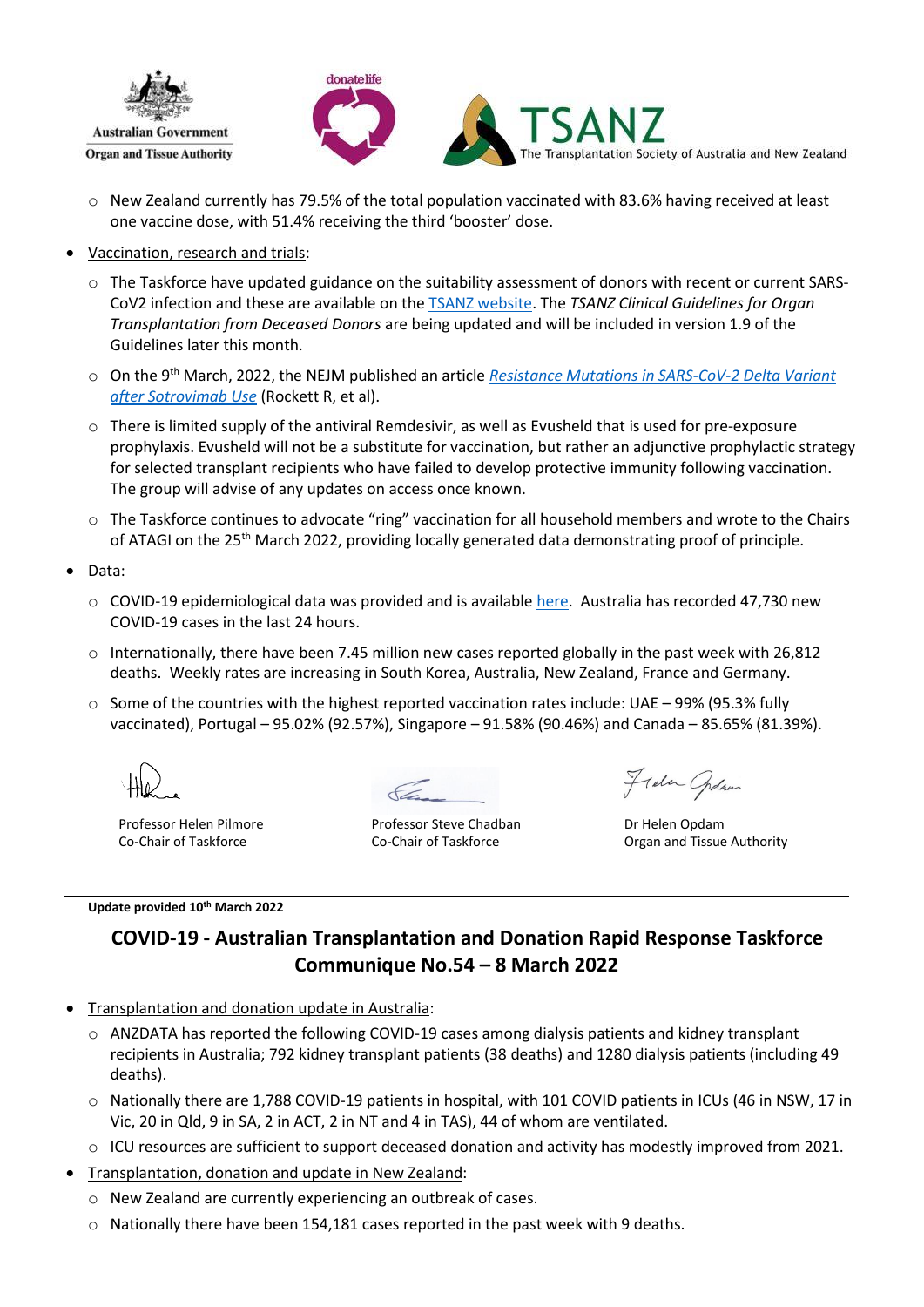



- o ANZDATA has reported the following COVID-19 cases among dialysis patients and kidney transplant recipients in NZ; 142 cases: 23 kidney transplant patients and 119 dialysis patients.
- Immunisation status in Australia:
	- o Australia currently has 79.6% of the total population vaccinated with 85.7% having received at least one vaccine dose, with 46% receiving the third 'booster' dose.
- Immunisation status in New Zealand:
	- o New Zealand currently has 77.4% of the total population vaccinated with 83.3% having received at least one vaccine dose, with 48.6% receiving the third 'booster' dose.
- Vaccination, research and trials:
	- o On 1 March 2022, *Transplantation* published a [paper](https://journals.lww.com/transplantjournal/Citation/9000/Solid_Organ_Transplantation_From_Donors_With.95069.aspx) *Solid Organ Transplantation From Donors With COVID-19 Infection*, by Boan, Marinelli, and Opdam. The authors, all members of this Taskforce, describe the evolution of acceptance criteria for deceased donors who have evidence of SARS-CoV2 infection. Comparison between international Guidelines and recently reported practices is provided, and the authors provide some rationale for relaxing existing guidelines. The requirement for more research is noted.
	- o Following further review of evolving international practice, the Taskforce will provide updated guidance on the suitability assessment of donors with recent or current SARS-CoV2 infection via the TSAN[Z website](https://tsanz.com.au/information/covid-19.htm) within two weeks. This will continue to be monitored and will be updated as required.
	- $\circ$  On the 24 February 2022, the TGA grante[d provisional approval](https://www.tga.gov.au/media-release/tga-provisionally-approves-astrazenecas-combination-therapy-tixagevimab-and-cilgavimab-evusheld-pre-exposure-prevention-prophylaxis-covid-19) to AstraZeneca for Evusheld (tixagevimab and cilgavimab) for pre-exposure prophylaxis (prevention). The Australian Government has a limited supply. This is not a substitute for vaccination. This group will advise of any updates on access once known.
- Data:
	- $\circ$  COVID-19 epidemiological data was provided and is availabl[e here.](https://mcusercontent.com/966723059b1a8df2002ab24ee/files/681c6886-8875-b97b-dc74-3526c834af59/Task_Force_080322.pdf) Australia has recorded 31,537 new COVID-19 cases in the last 24 hours.
	- $\circ$  Internationally, there have been 10.7 million new cases reported globally in the past week with 50,072 deaths. Weekly rates are increasing in Iceland, New Zealand and South Korea.
	- $\circ$  Some of the countries with the highest reported vaccination rates include: UAE 99% (95.3% fully vaccinated), Portugal – 95.02% (92.57%), Singapore – 91.58% (90.46%) and Canada – 85.65% (81.39%).

A/Professor Helen Pilmore Co-Chair of Taskforce

Professor Steve Chadban Co-Chair of Taskforce

Frela Opdan

Dr Helen Opdam Organ and Tissue Authority

#### **Update provided 14th February 2022**

# **COVID-19 - Australian Transplantation and Donation Rapid Response Taskforce Communique No.53 – 8 February 2022**

- Transplantation and donation update in Australia:
	- o ANZDATA has reported the following COVID-19 cases among dialysis patients and kidney transplant recipients; 1615 cases (including 67 deaths): 615 kidney transplant patients (including 33 deaths) and 1000 dialysis patients (including 34 deaths).
	- o Nationally there are 3586 COVID-19 patients in hospital, with 229 COVID patients in ICUs (129 in NSW, 42 in Vic, 39 in Qld, 12 in SA, 2 in ACT, 3 in NT and 2 in TAS), 123 of whom are ventilated.
	- $\circ$  Positive outcomes within individual transplant units were reported at the meeting, suggesting that a combination of triple vaccination, strong ICU support and use of sotrovimab for treatment of transplant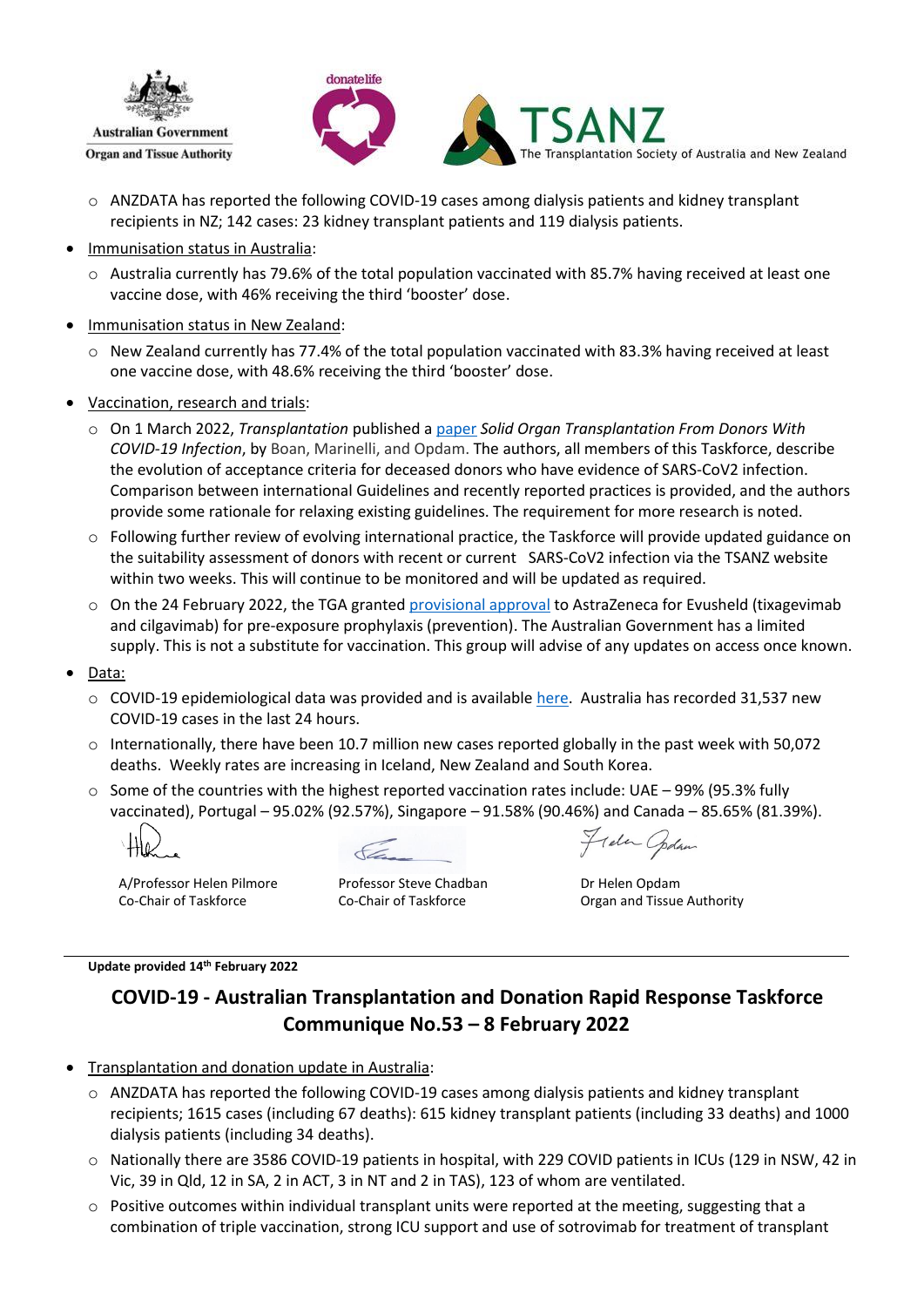



patients that have tested positive to COVID-19 may be contributing to anecdotally low mortality rates in kidney and cardiothoracic programmes of approximately 5%, lower than most case-fatality rates that have been reported internationally.

- o An increasingly common challenge is managing patients on the waitlist that have had COVID-19. The Taskforce has provided guidance on waitlisting and transplantation of candidates with evidence of previous SARS-CoV-2 infection. The document is available [here.](https://mcusercontent.com/966723059b1a8df2002ab24ee/files/ff40ee3f-d1d7-ac27-8bf1-ae02248833fe/Pre_transplant_COVID_assessment_V4b_110222_Final.pdf)
- Immunisation status in Australia:
	- $\circ$  Australia currently has 78.7% of the total population vaccinated with 84.6% having received at least 1 vaccine dose, with 34.7% receiving the third 'booster' dose.
- Vaccination, research and trials:
	- o On 20 January 2022, the TGA [provisionally approved](https://www.tga.gov.au/media-release/tga-provisionally-approves-novavax-biocelect-pty-ltds-covid-19-vaccine-nuvaxovid) Novavax COVID-19 vaccine NUVAXOVID for all people aged 18 years and over. This protein vaccine is included in the Australian Register of Therapeutic Goods (ARTG) for active immunisation to prevent COVID-19 in individuals 18 years of age and older.
	- o NUVAXOVID is provisionally approved for primary vaccination only. Studies for use of NUVAXOVID as a booster dose and in paediatric patients are ongoing and these indications do not yet have regulatory approval. No transplant-specific data is available for Novavax.
- Data:
	- $\circ$  COVID-19 epidemiological data was provided and is availabl[e here.](https://mcusercontent.com/966723059b1a8df2002ab24ee/files/6856c68e-6a3b-57fd-a9d8-95d198d9afc4/Task_Force_080222.pdf) Australia has recorded 28,202 new COVID-19 cases in the last 24 hours.
	- $\circ$  Internationally, there have been 20.07 million new cases reported globally in the past week with 74,920 deaths. Weekly rates are increasing in Denmark and Israel; with Denmark lifting all domestic COVID restrictions despite an increase in cases. The following weekly cases reported include; UK (1.34 million cases and 2,634 deaths), Israel (366,387 cases and 455 deaths), Denmark (294,827 cases and 146 deaths), and Canada (89,736 cases and 997 deaths).
	- $\circ$  Some of the countries with the highest reported vaccination rates include: UAE 99% (93.6% fully vaccinated), Portugal – 94.5% (90.89%), Cuba – 93.5% (86.98%), Brunei – 92.19% (91.36%), Chile – 91.83% (88.44%), Singapore – 90.39% (87.77%), Malta – 90.27 (88.3%), China – 87.69% (85.05%), Spain – 87.62% (81.99%), South Korea – 87.1% (86.03%), Canada – 85.15% (79.92%), Italy – 83.73% (77.3), and Denmark – 83.36% (81.47%).

Professor Steve Chadban Co-Chair of Taskforce

Frela Opdan

Dr Helen Opdam Organ and Tissue Authority

**Update provided 12th January 2022**

## **COVID-19 - Australian Transplantation and Donation Rapid Response Taskforce Communique No.52 – 11 January 2022**

- Transplantation and donation update in Australia:
	- o ANZDATA has reported the following COVID-19 cases among dialysis patients and kidney transplant recipients; 487 cases (including 38 deaths): 217 kidney transplant patients (including 16 deaths) and 270 dialysis patients (including 22 deaths).
	- o Nationally there are 3869 COVID-19 patients in hospital, with 342 COVID patients in ICUs (175 in NSW, 112 in Vic, 27 in Qld, 22 in SA, 4 in ACT and 2 in NT), 99 of whom are ventilated.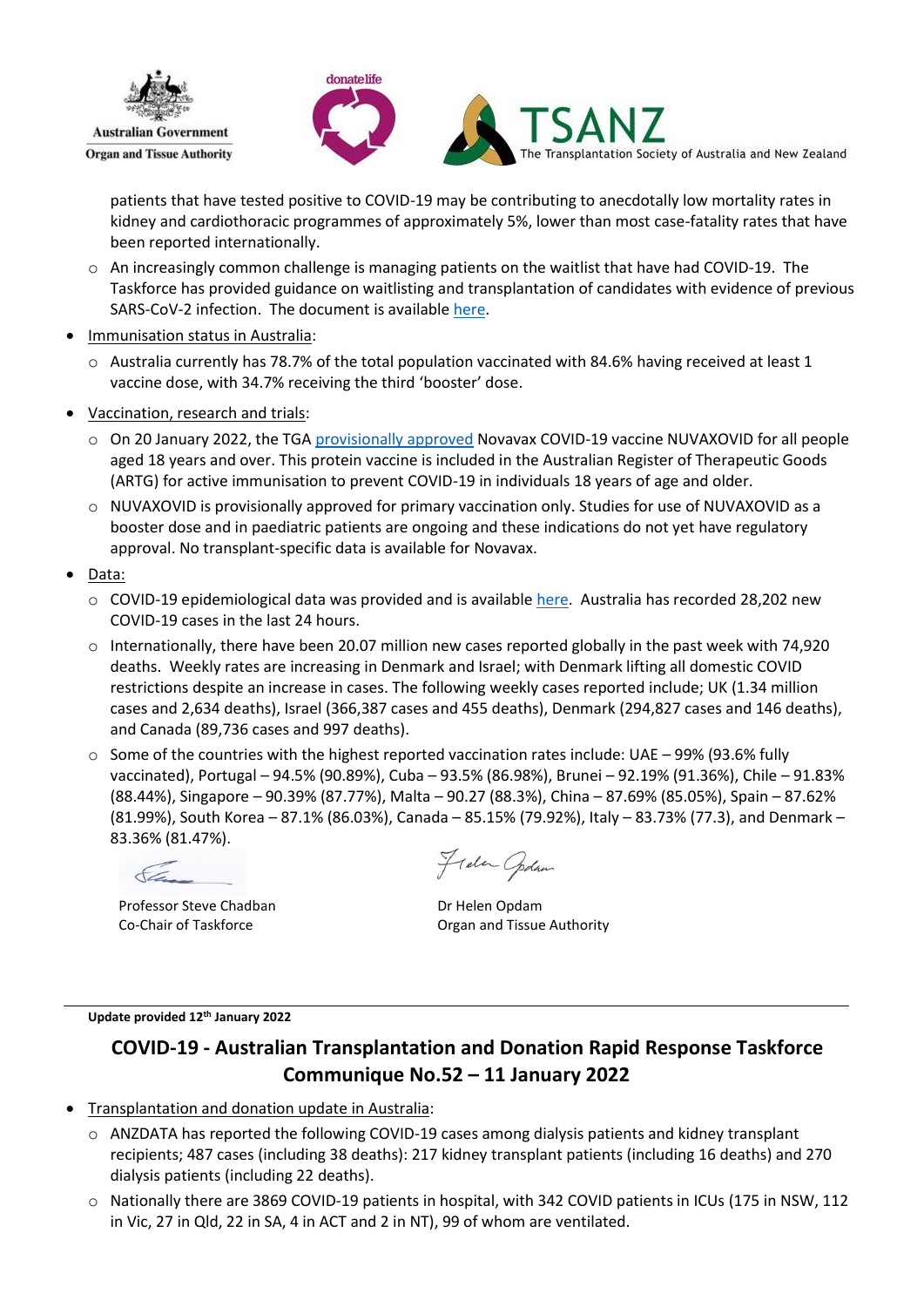



- o Hospitals are seeing an increase in COVID+ patients with hospital pressure being projected to peak in the next week or two.
- $\circ$  Main issue is staff being furloughed with the policy on close contact criteria changing regularly.
- o Despite resourcing issues around the country deceased donation is continuing.
- o Waitlisting and Transplantation of candidates with evidence of previous SARS-CoV-2 infection: as more candidates become infected, criteria for re-listing and transplantation are required. The Taskforce and TSANZ are preparing clinical guidance that will be release with the next communique.
- Immunisation status in Australia:
	- $\circ$  Australia currently has 77.2% of the total population vaccinated with 79.6% having received at least 1 vaccine dose, with 14.2% receiving the third 'booster' dose.
- Vaccination, research and trials:
	- $\circ$  On the 22nd December 2021, the NEJM published [data](https://www.nejm.org/doi/full/10.1056/NEJMoa2116846) from a trial that involved non hospitalised patients with Covid-19 who were at high risk of severe disease. They found that following a 3-day course of remdesivir there was an 87% lower risk of Covid-19 related hospitalisation or death from any cause by day 28 (Robert L. Gottlieb, et al, NEJM Dec 22, 2021). We will be monitoring any changes that are brought forward following this trial.
	- o On the 24<sup>th</sup> December 2021, ATAGI in consultation with the Australasian Society of Clinical Immunology and Allergy (ASCIA) provided an [update](https://www.health.gov.au/sites/default/files/documents/2021/12/atagi-recommendations-on-the-use-of-a-third-primary-dose-of-covid-19-vaccine-in-individuals-who-are-severely-immunocompromised.pdf) on recommendations in relation to COVID-19 vaccine in immunocompromised people, including; people over 18 years of age or older who have already received three primary doses are now encouraged to receive a booster  $(4<sup>th</sup>$  dose) four months after their third dose.
	- $\circ$  On 5 January 2022, Transplantation Journal published important, real-world evidence on the effectiveness of two doses of COVID-vaccine, either Astra-Zeneca or Pfizer, in organ transplant recipients [\(including a](https://journals.lww.com/transplantjournal/Citation/9000/Simple_Vaccination_Is_not_Enough_for_the.95098.aspx) [special article,](https://journals.lww.com/transplantjournal/Citation/9000/Simple_Vaccination_Is_not_Enough_for_the.95098.aspx) Chapman, J.R, Wigmore, S.J, Jan 4, 2022). By linking four national data-bases, the authors (Callaghan et al) were able to study every transplant recipient in England from September 2020 through August 2021, and determine whether they were vaccinated and when, whether they were diagnosed with COVID-19, and if so whether they died within the next 28 days. It suggests that two doses of COVID vaccine does not provide sufficient protection for transplant recipients – they need at least 3 doses and likely 4. This is consistent with advice [provided by ATAGI](https://www.health.gov.au/sites/default/files/documents/2022/01/atagi-recommendations-on-the-use-of-a-third-primary-dose-of-covid-19-vaccine-in-individuals-who-are-severely-immunocompromised_0.pdf) released on the 24<sup>th</sup> December 2021, that severely immunocompromised patients  $-$  including transplant recipients are encouraged to receive a  $4<sup>th</sup>$  booster dose to maximise their immune response.
	- o The Taskforce continues to support and advocate "ring" vaccination for all household members as well as strongly recommending use of public health measures including hand washing, mask wearing and social distancing. We recommend transplant recipients reach out and seek expert advice on prevention and management of COVID from their transplant specialist.
	- $\circ$  The Taskforce continue to meet regularly to monitor the current environment and review local and international evidence around the on-going protection of transplant recipients.
	- o The New Zealand Ministry of Health has also approved booster vaccination 4 months after the initial course of vaccinations.
- Data:
	- $\circ$  COVID-19 epidemiological data was provided and is availabl[e here.](https://mcusercontent.com/966723059b1a8df2002ab24ee/files/5b6dd77e-4744-6c90-ec3d-acb9f032c197/COVID_dashboard_110122.pdf) Australia has recorded 66,825 new COVID-19 cases in the last 24 hours.
	- $\circ$  Internationally, there have been 16.9 million new cases reported globally in the past week with 44,643 deaths. Weekly rates are increasing in the US, France, Italy and Spain; however, case mortality rates are not. The following weekly cases reported include; UK (1.25 million cases and 1,310 deaths), Spain (870,161 cases and 529 deaths), Canada (294,437 cases and 411 deaths) and Denmark (142,237 case and 99 deaths).